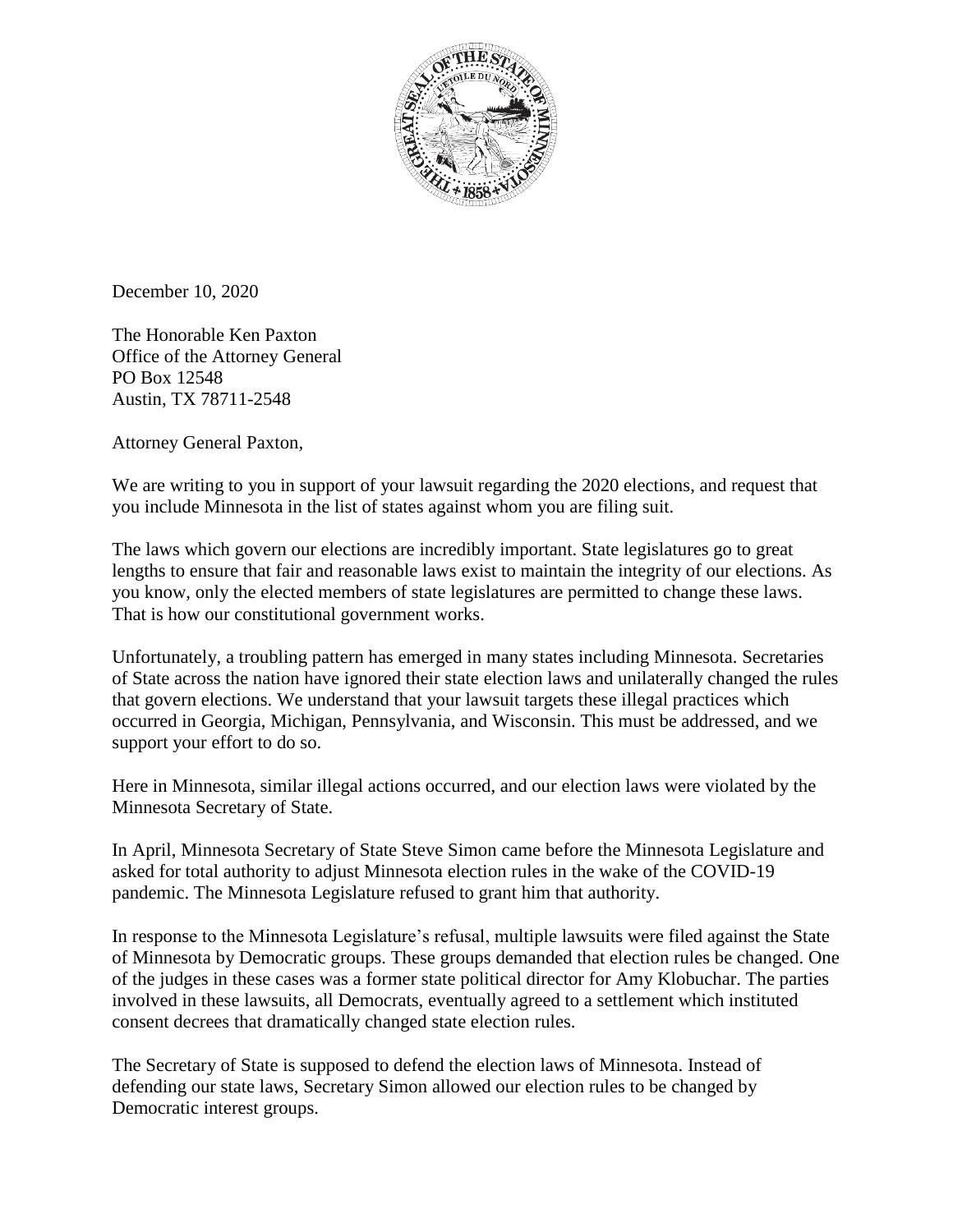First, the requirement that absentee ballots contain a witness signature was entirely waived. Second, state law governing the assistance of voters was significantly altered. Third, unlimited ballot harvesting was permitted for a certain period of time in total violation of state law. These actions were entirely unconstitutional.

Article 1, Section 4 of the U.S. Constitution says that state legislatures are to decide the manner in which elections are held. In addition, Article II, Section 1 of the U.S. Constitution says that state legislatures choose the manner in which state presidential electors are appointed. This is very clear. State legislatures determine the laws that govern elections. The Secretary of State is tasked with executing the law, not writing the law. However, Secretary Simon consistently ignored our laws and instituted his own rules.

Furthermore, Article III, Section 1 of the Minnesota Constitution states that the executive branch shall not exercise any of the powers belonging to the legislative branch. Secretary Simon illegally exercised power belonging to the legislative branch by writing his own rules with no regard for the law.

Secretaries of State across the country participated in similar practices in many states. Additionally, one group, Democracy Docket, highlighted election rules that they wanted changed. Democracy Docket then colluded with Secretaries of State and many Democratic interest groups to change election rules to their liking. State legislatures were wrongfully ignored, and constitutional rights were violated. We understand that your lawsuit is an attempt to remedy this situation, and we are very appreciative.

Considering the totality of the circumstances, we believe that Minnesota Secretary of State Steve Simon knowingly and deliberately conducted an illegal election by virtue of his manipulation of the law. As legislators, we were dismissed and our authority was overruled by an individual that was not interested in following the law.

Unlawful actions by rogue Secretaries of State should not be tolerated. The people deserve elections that are conducted by the laws their state legislatures pass. Therefore, we request that you include the State of Minnesota and Secretary of State Steve Simon in your lawsuit regarding illegal voting practices.

Only through fair elections will the voice of the people be heard.

Sincerely,

Representative Steve Drazkowski Senator Mary Kiffmeyer District 21B District 30 Minnesota House of Representatives Minnesota Senate